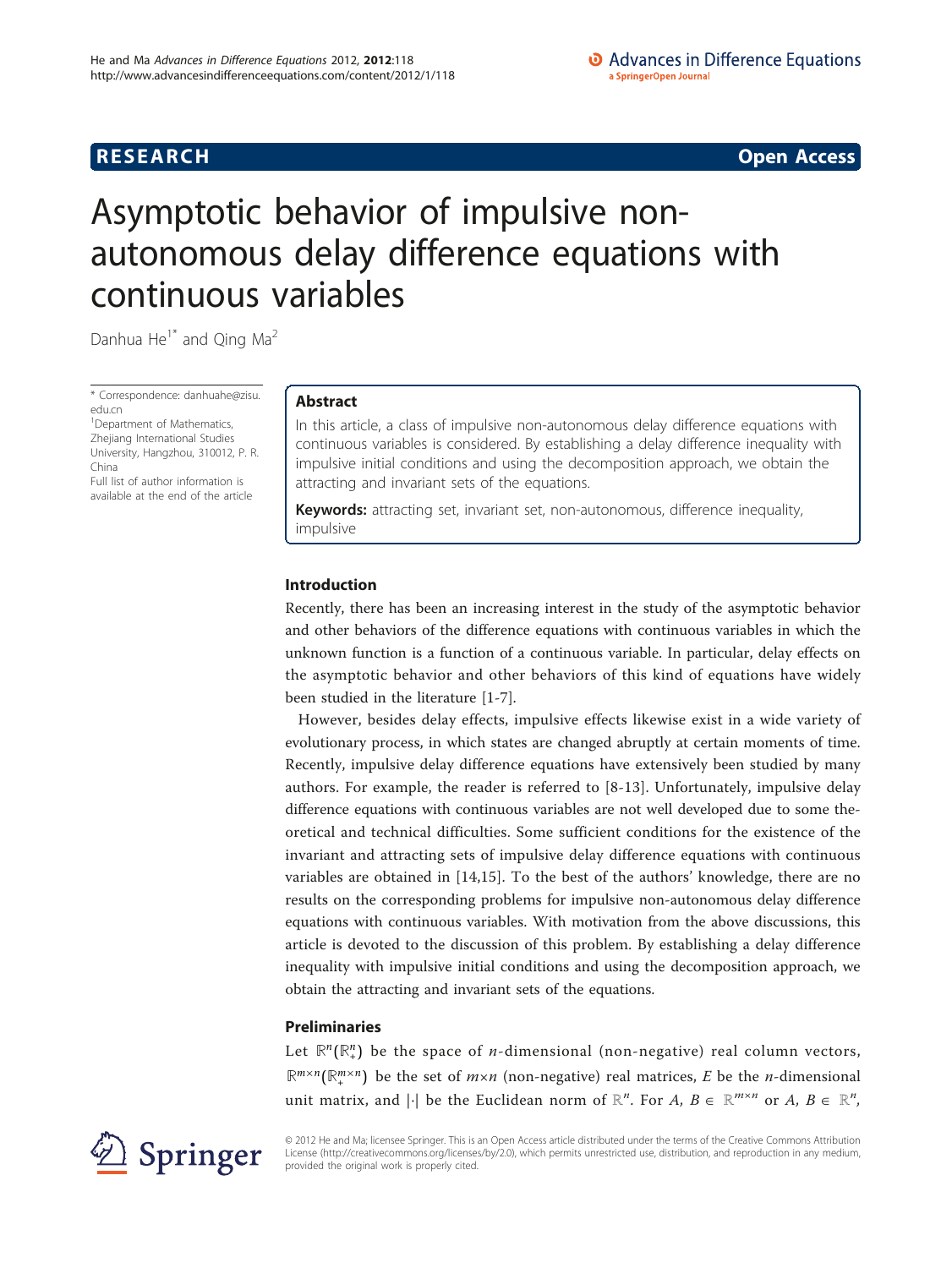$A \geq B(A \leq B, A \geq B, A \leq B)$  means that each pair of corresponding elements of A and B satisfies the inequality "  $\geq$  ( $\leq$ ,  $\geq$ ,  $\lt$ )". Especially, A is called a non-negative matrix if  $A ≥ 0$ , and z is called a positive vector if  $z > 0$ .  $\mathcal{N} \triangleq \{1, 2, ..., n\}$  and  $\mathcal{Q}(A)$  denotes the spectral radius of A.

 $C[X, Y]$  denotes the space of continuous mappings from the topological space X to the topological space *Y*. Especially, let  $C \triangleq C[[-\tau_2, 0], \mathbb{R}^n]$ , where  $\tau_2 > 0$ .

$$
PC[\mathbb{J}, \mathbb{R}^n] = \left\{ \psi : \mathbb{J} \to \mathbb{R}^n \middle| \begin{matrix} \psi(s) \text{ is continuous for all but at most countable points } s \in \mathbb{J} \\ \text{and at these points } s \in \mathbb{J}, \ \psi(s^+) \text{ and } \psi(s^-) \text{ exist, } \psi(s) = \psi(s^+) \end{matrix} \right\}
$$

where  $\mathbb{J} \subset \mathbb{R}$  is an interval, and  $\psi(s^+)$  and  $\psi(s)$  denote the right- and left-hand limits of the the function  $\psi(s)$ , respectively. Especially, let  $PC \triangleq PC[[-\tau_2, 0], \mathbb{R}^n]$ .

In this article, we consider the following impulsive non-autonomous delay difference equation with continuous variable

$$
\begin{cases}\n x_i(t) = a_i(t)x_i(t-\tau_1) + \sum_{j=1}^n a_{ij}(t)f_j((x_j(t-\tau_2)), \quad t \neq t_k, \ t \geq t_0, \ i \in \mathcal{N}, \\
x_i(t) = J_{ik}(x_i(t^-)), \quad t \geq t_0, \ t = t_k, \ k = 1, 2, \ \ldots, \ i \in \mathcal{N}, \\
x_i(t_0 + \theta) = \phi_i(\theta), \quad \phi_i \in PC[[-\tau_2, 0], \ \mathbb{R}], \ \theta \in [-\tau_2, 0],\n\end{cases}\n\tag{1}
$$

where  $a_i(t) = a_i h(t)$  and  $a_{ii}(t) = a_{ii} h(t)$ ,  $a_i$  and  $a_{ii}$  are real constants,  $h(t) \le 1$  is a positive integral function and satisfies  $\sup_{t \ge t_0} \int_{t-\tau_2}^t h(s) ds = H_2 < \infty$  and  $\lim_{t \to \infty} \int_{t_0}^t h(s) ds = \infty$ .  $\tau_1$  and  $\tau_2$  are positive real numbers such that  $\tau_1 < \tau_2$ .  $t_k(k = 1, 2,...)$  is an impulsive sequence such that  $t_1 < t_2 < ...$ ,  $\lim_{k \to \infty} t_k = \infty$ . f<sub>j</sub> and  $J_{ik}: \mathbb{R} \to \mathbb{R}$  are real-valued functions. Moreover, we assume that  $f_i(0) = 0$  and  $J_{ik}(0) = 0$ , then system (1) admits an equilibrium solution  $x(t) \equiv 0$ .

By the solution of (1), we mean a piecewise continuous real-valued function  $x_i(t)$ defined on the interval  $[t_0 - \tau_2, \infty)$  which satisfies (1) for all  $t \geq t_0$ .

By the method of steps, one can easily see that, for any given initial function  $\varphi_i \in PC$ [[-τ<sub>2</sub>, 0], R], there exists a unique solution  $x_i(t)$ ,  $i \in \mathcal{N}$ , of (1).

For convenience, we rewrite the system (1) as the following vector form

$$
\begin{cases}\n x(t) = h(t)[A_0x(t - \tau_1) + Af(x(t - \tau_2))], & t \neq t_k, \ t \geq t_0, \\
x(t) = J_k(x(t^-)), & t \geq t_0, \ t = t_k, \ k = 1, 2, \dots, \\
x(t_0 + \theta) = \phi(\theta), & \theta \in [-\tau_2, 0],\n\end{cases}
$$
\n(2)

where  $x(t) = (x_1(t),..., x_n(t))^T$ ,  $A_0 = \text{diag}\{a_1,..., a_n\}$ ,  $A = (a_{ij})_{n \times n}$ ,  $f(x) = (f_1(x_1),..., f_n(x_n))^T$ ,  $J_k(x) = (J_{1k}(x_1),..., J_{nk}(x_n))^T$ , and  $\varphi = (\varphi_1,..., \varphi_n)^T \in PC$ .

**Definition 2.1.** The set *S* ⊂ *PC* is called a positive invariant set of (2), if for any initial value  $\varphi \in S$ , the solution  $x_t(t_0, \varphi) \in S$ ,  $t \ge t_0$ , where  $x_t(t_0, \varphi) = x(t + s, t_0, \varphi) \in S$  $PC, s \in [-\tau_2, 0].$ 

**Definition 2.2.** The set  $S \subseteq PC$  is called a global attracting set of (2), if for any initial value  $\varphi \in PC$ , the solution  $x(t, t_0, \varphi)$  satisfies

 $dist(x(t, t_0, \phi), S) \rightarrow 0$ , as  $t \rightarrow +\infty$ ,

where dist( $\varphi$ , S) = inf<sub> $\psi \in S$ </sub> dist( $\varphi$ ,  $\psi$ ), dist( $\varphi$ ,  $\psi$ ) = sup<sub> $\theta \in [-\tau_{2,0}]$ </sub>  $|\varphi(\theta) - \psi(\theta)|$ , for  $\psi \in PC$ . Definition 2.3. System (2) is said to be globally exponentially stable if for any solution  $x(t, t_0, \varphi)$ , there exist constants  $\lambda_0 > 0$  and  $\kappa_0 \ge 0$  such that,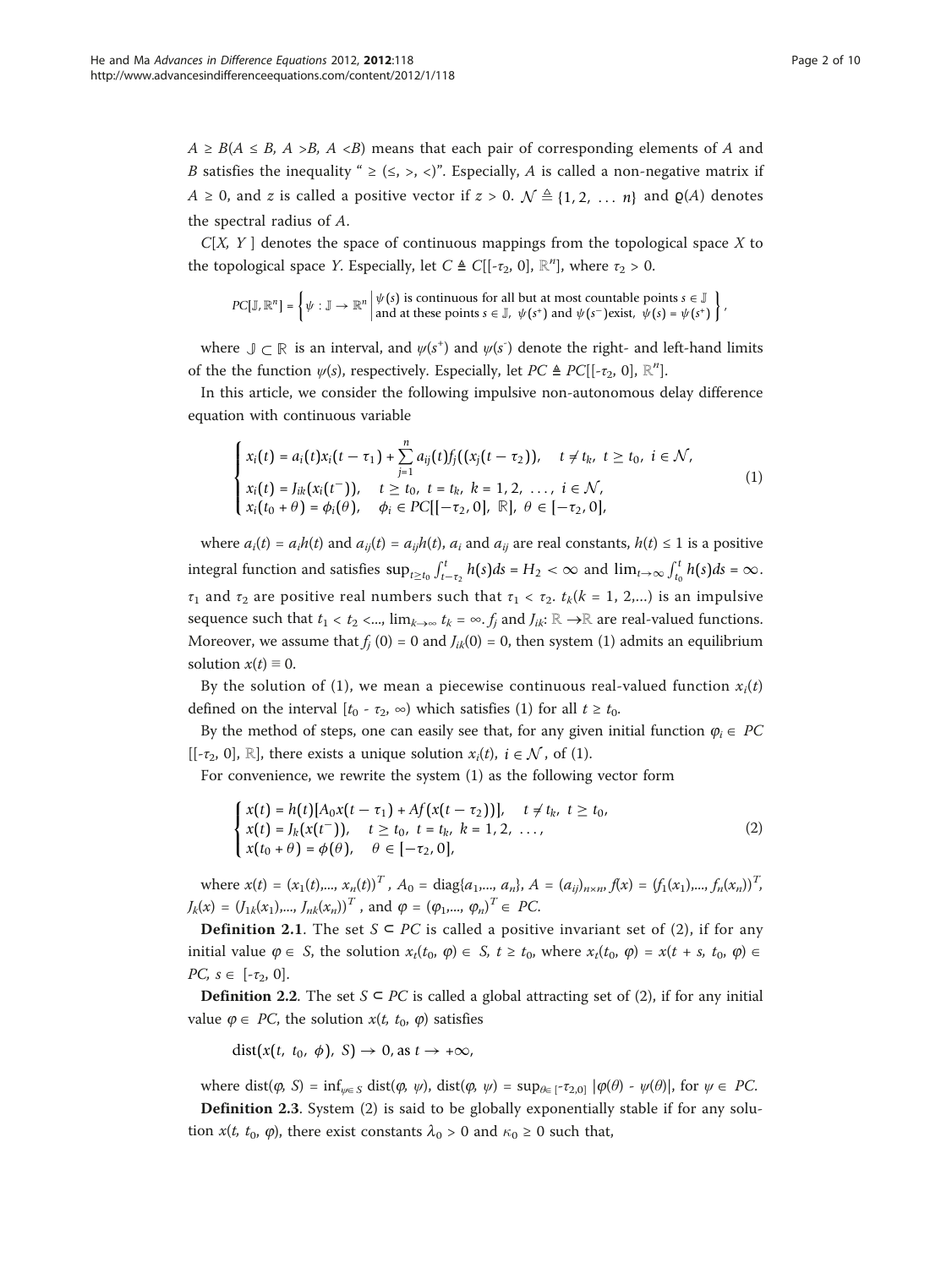$$
|x(t, t_0, \phi)| \leq \kappa_0 ||\phi|| e^{-\lambda_0 (t-t_0)}, \quad t \geq t_0,
$$

where  $||\emptyset|| = \sup_{\theta \in [-\tau_2,0]} |\emptyset(s)|$ .

Following [[16\]](#page-8-0), we split the matrices  $A_0$ , A into two parts, respectively,

 $A_0 = A_0^+ - A_0^-$ ,  $A = A^+ - A^-$ 

with  $a_i^+ = \max\{a_i, 0\}$ ,  $a_i^- = \max\{-a_i, 0\}$ ,  $a_{ij}^+ = \max\{a_{ij}, 0\}$ ,  $a_{ij}^- = \max\{-a_{ij}, 0\}$ .

Set  $y = -x$ ,  $g(u) = -f(-u)$ . Then, by a similar argument with [[15\]](#page-8-0), we can get the following equations from the first equation of (2)

$$
v(t) = h(t)[A_0v(t - \tau_1) + A\xi(v(t - \tau_2))],
$$
\n(3)

where

$$
v(t) = \begin{Bmatrix} x(t) \\ y(t) \end{Bmatrix}, \quad \xi(v(t)) = \begin{Bmatrix} f(x(t)) \\ g(y(t)) \end{Bmatrix}, \quad \mathcal{A}_0 = \begin{Bmatrix} A_0^+ A_0^- \\ A_0^- A_0^+ \end{Bmatrix}, \quad \mathcal{A} = \begin{Bmatrix} A^+ A^- \\ A^- A^+ \end{Bmatrix}.
$$

Set  $I_k(u) = -J_k(-u)$ ; in view of the impulsive part of (2), we have

$$
\nu(t_k) = \omega_k(\nu(t_k^-)), k = 1, 2, \ldots,
$$
\n
$$
(4)
$$

where  $\omega_k(\nu) = (J_k(x)^T, I_k(y(t)^T)^T)$ .

**Lemma 2.1.** [\[17,18\]](#page-9-0)If *M* ∈  $\mathbb{R}^{n \times n}$  and  $\mathbf{p}(M)$  < 1, then (*E* - *M*) <sup>-1</sup> ≥ 0.

**Lemma 2.2.** [[18](#page-9-0)]Suppose that  $M \in \mathbb{R}^{n \times n}$  and  $\varrho(M) < 1$ , then there exists a positive vector z such that  $(E - M)$   $z > 0$ .

For  $M \in \mathbb{R}^{n \times n}$  and  $\varrho(M) < 1$ , we denote

$$
\Omega_{\varrho}(M) = \{z \in \mathbb{R}^n | (E - M)z > 0, \ z > 0\}.
$$

In order to discuss the asymptotic behavior of (2), and for the brevity of later discussion, we list all our conditions as follows.

(A<sub>1</sub>) For any  $x, y \in \mathbb{R}^n$ , there exists a non-negative diagonal matrix  $\bar{p}$  and vector  $\mu = (\mu_1, ..., \mu_n)^T \ge 0$  such that

$$
f(x) - f(y) \le \bar{P}(x - y) + \mu. \tag{5}
$$

 $(A_2)$  For any  $x, y \in \mathbb{R}^n$ , there exist nonnegative matrices  $R_k$  such that

$$
J_k(x) - J_k(y) \le R_k(x - y), \quad k = 1, 2, ....
$$
 (6)

 $(A_3)$  Let  $\rho(A_0 + AP) < 1$ , where  $P = \text{diag}\{\bar{P}, \bar{P}\}.$ 

 $(A_4)$  There exists a constant  $\gamma$  such that

$$
\frac{\ln \gamma_k}{\int_{t_{k-1}}^{t_k} h(s) ds} \leq \gamma < \lambda, \quad k = 1, 2, \dots, \tag{7}
$$

where the scalar  $\lambda$  satisfies 0 < $\lambda$  and is determined by the following inequality

$$
(\mathcal{A}_0 e^{\lambda H_1} + \mathcal{A} \mathcal{P} e^{\lambda H_2} - E) z \leq 0,
$$
\n<sup>(8)</sup>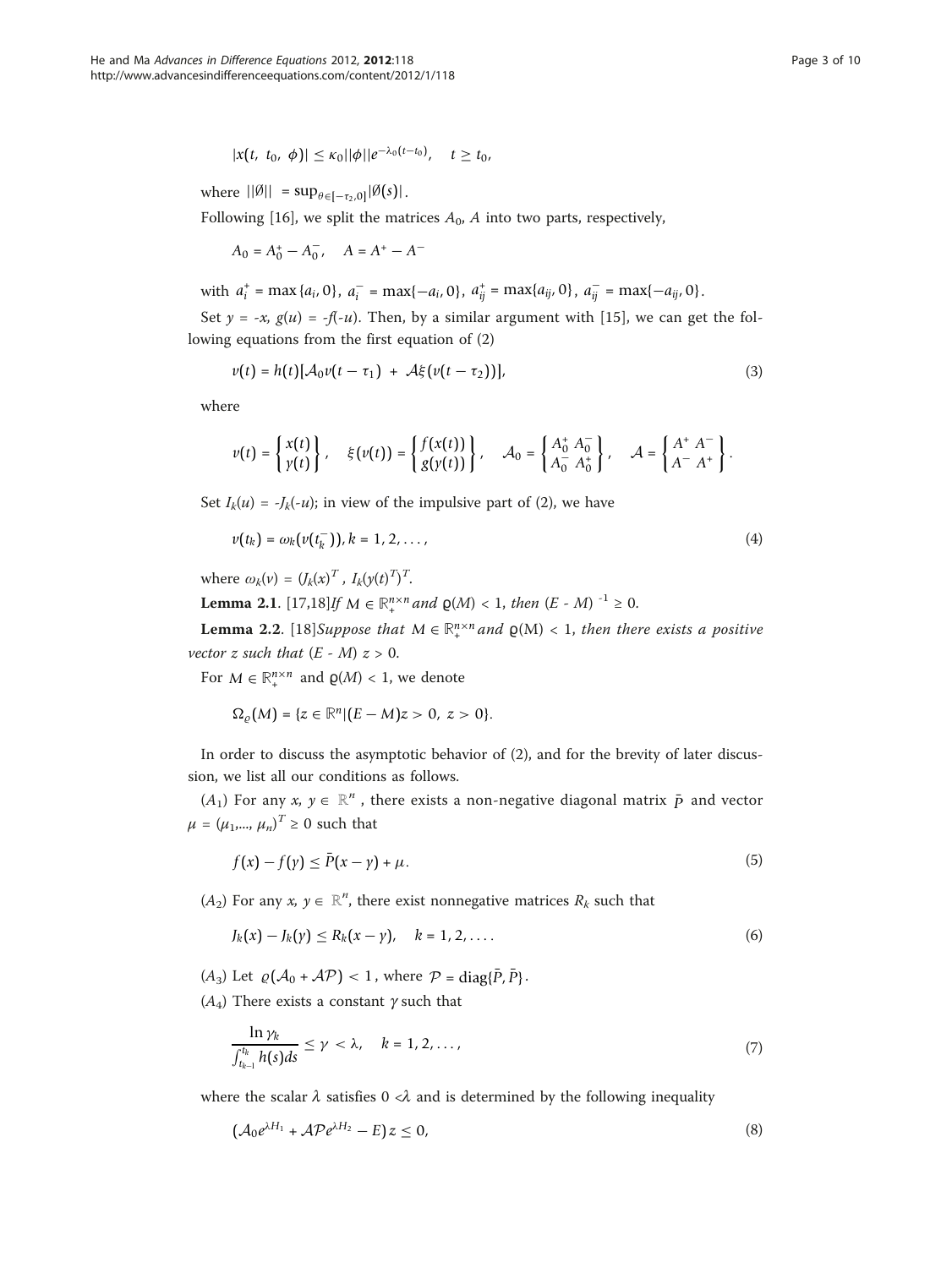where 
$$
z = (z_1, ..., z_{2n})^T \in \Omega_e(\mathcal{A}_0 + \mathcal{A}\mathcal{P})
$$
, and  
\n $\gamma_k \ge 1$  and  $\gamma_k z \ge \mathcal{R}_k z, \mathcal{R}_k = \text{diag}\{R_k, R_k\}, k = 1, 2, ...$  (9)

 $(A_5)$  Let

$$
\sigma = \sum_{k=1}^{\infty} \ln \sigma_k < \infty, \quad k = 1, 2, \dots,
$$
\n<sup>(10)</sup>

where  $\sigma_k \geq 1$  satisfy

$$
\mathcal{R}_k(E - \mathcal{A}_0 - \mathcal{A}\mathcal{P})^{-1}\mathcal{A}\Lambda \le \sigma_k(E - \mathcal{A}_0 - \mathcal{A}\mathcal{P})^{-1}\mathcal{A}\Lambda,\tag{11}
$$

where  $\Lambda = (\mu^T, \mu^T)^T$ .

# Main results

In this section, we will give the main results of this article. The proofs of these results are placed in the following section for the sake of brevity.

**Theorem 3.1.** Let  $P = (p_{ij})_{n \times n}$ ,  $W = (w_{ij})_{n \times n} \in \mathbb{R}^{n \times n}$ ,  $I = (I_1, \ldots, I_n)^T \in \mathbb{R}^n$ , and  $u(t)$  $\in \mathbb{R}^n$  be a solution of the following delay difference inequality with the initial condition  $u(t_0 + \theta) = \varphi(\theta), \theta \in [-\tau_2, 0] \varphi \in PC$ ,

$$
u(t) \le h(t)[Pu(t - \tau_1) + Wu(t - \tau_2) + I], \quad t \ge t_0,
$$
\n(12)

where  $\tau_2 > \tau_1$ ,  $h(t) \leq 1$  is a positive integral function and  $\lim_{t\to\infty} \int_{t_0}^t h(s)ds = \infty$  and  $\lim_{t\to\infty} \int_{t_0}^t h(s)ds = \infty$ .

If  $\varrho(P+W) < 1$ , then there exists a positive vector  $z = (z_1, z_2,..., z_n)^T$  such that

$$
u(t) \le \kappa z e^{-\lambda \int_{t_0}^t h(s) ds} + (E - P - W)^{-1} I, \quad t \ge t_0,
$$
\n(13)

provided that the initial condition satisfies

$$
u(t) \leq \kappa z e^{-\lambda \int_{t_0}^t h(s)ds} + (E - P - W)^{-1}I, \quad \kappa \geq 0, t \in [t_0 - \tau_2, t_0], \tag{14}
$$

where the positive number  $\lambda > 0$  is determined by the following inequality

$$
(P e^{\lambda H_1} + W e^{\lambda H_2} - E) z \le 0,
$$
\n(15)

where  $H_1 \sup_{t \geq t_0} \int_{t-\tau_1}^t h(s) ds$ . Clearly,  $H_1 \langle H_2 \rangle \langle \infty$ .

**Theorem 3.2.** If  $(A_1)$ - $(A_5)$  hold, then  $S = {\phi \in PC} - e^{\sigma} \mathcal{N}_2 \leq \phi \leq e^{\sigma} \mathcal{N}_1$  is a global attracting set of (2), where  $\mathcal{N}_1, \mathcal{N}_2 \in \mathbb{R}^n$  and  $(\mathcal{N}_1^T, \mathcal{N}_2^T)^T = \hat{N} = (E - \mathcal{A}_0 - \mathcal{A}\mathcal{P})^{-1}\mathcal{A}\Lambda$ .

**Theorem 3.3.** If  $(A_1)$ - $(A_3)$  with  $R_k \leq E$  hold, then  $S = {\phi \in PC} - \mathcal{N}_2 \leq \phi \leq \mathcal{N}_1$  is a positive invariant set and also a global attracting set of (2), where  $\mathcal{N}_1, \mathcal{N}_2 \in \mathbb{R}^n$  and  $(\mathcal{N}_1^T, \ \mathcal{N}_2^T)^T = \hat{N} = (E - \mathcal{A}_0 - \mathcal{A}\mathcal{P})^{-1}\mathcal{A}\Lambda$ 

For the case  $I = 0$ , we easily observe  $x(t) \equiv 0$  is a solution of (2) from  $(A_1)$  and  $(A_2)$ . In the following, we give the attractivity of the zero solution and the proof is similar to that of Theorem 3.2.

**Corollary 3.1.** If  $(A_1)$ - $(A_4)$  hold with I = 0, then the zero solution of (2) is globally exponentially stable.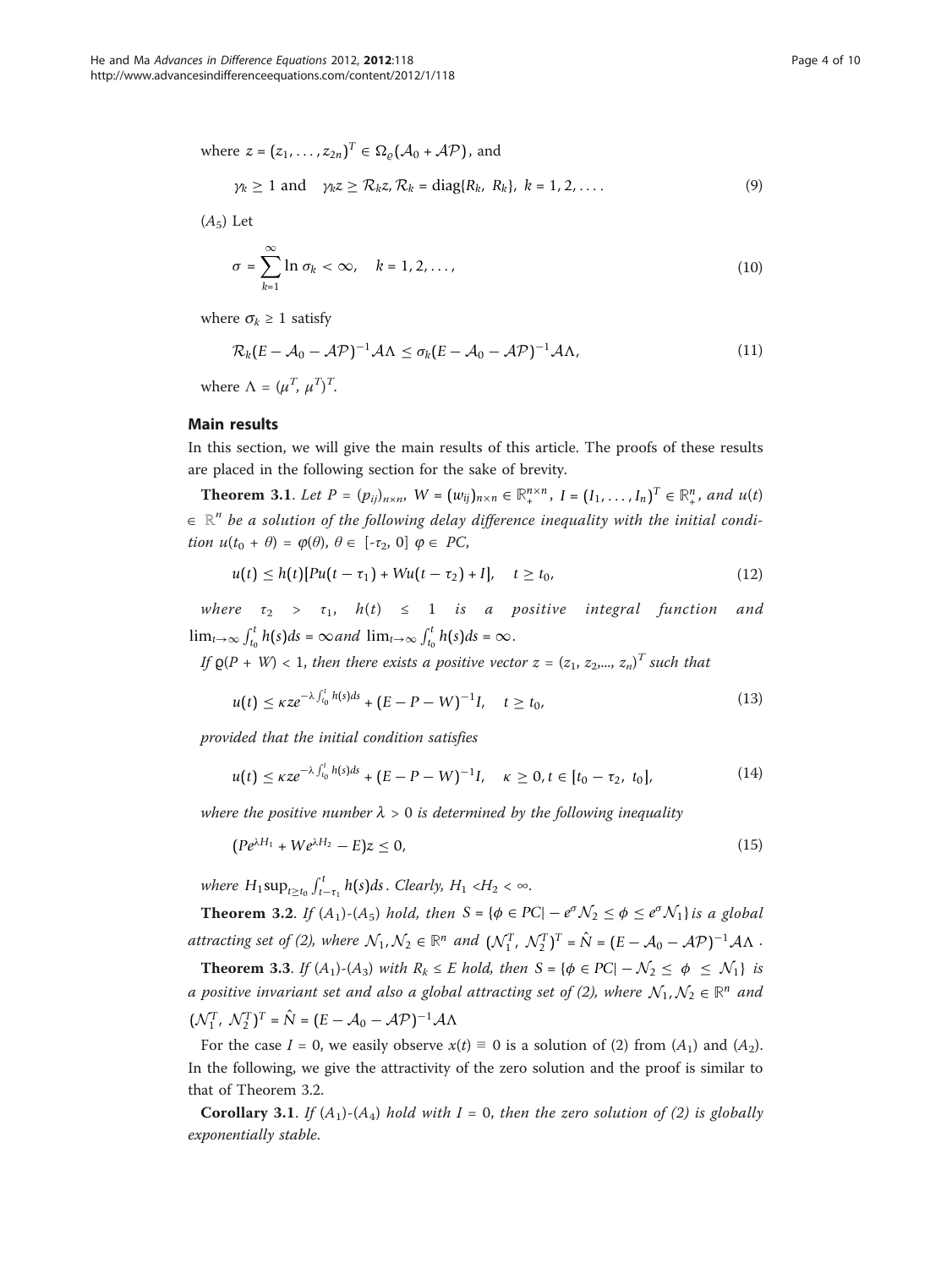# Proofs of main results

**Proof of Theorem 3.1.** Since P,  $W \in \mathbb{R}^{n \times n}$  and  $\varrho(P + W) < 1$ , by Lemma 2.2, there exists a positive vector  $z \in \Omega_{\text{p}} (P + W)$  such that  $(E - P - W)$ )  $z > 0$ . By continuity, we know that (15) has at least one positive solution  $\lambda$ , i.e.,

$$
\sum_{j=1}^{n} \left[ p_{ij} e^{\lambda H_1} + w_{ij} e^{\lambda H_2} \right] z_j \le z_i, \qquad i \in \mathcal{N}.
$$
 (16)

Set

$$
u(t) = v(t)e^{-\lambda \int_{t_0}^t h(s)ds} + N, \quad t \ge t_0 - \tau_2,
$$
\n(17)

where  $N = (E - P - W)^{-1}I$ ; substituting (17) into (12), we have

$$
v(t)e^{-\lambda \int_{t_0}^t h(s)ds} + N \le h(t)[P(v(t-\tau_1)e^{-\lambda \int_{t_0}^{t-\tau_1} h(s)ds} + N) + W(v(t-\tau_2)e^{-\lambda \int_{t_0}^{t-\tau_2} h(s)ds} + N) + I].
$$
 (18)

Then, by (18) and  $h(t) \leq 1$ , we obtain

$$
v(t) \leq h(t)[Pv(t-\tau_1)e^{\lambda \int_{t-\tau_1}^t h(s)ds} + Wv(t-\tau_2)e^{\lambda \int_{t-\tau_2}^t h(s)ds}].
$$
\n(19)

By  $(14)$  and  $(17)$ , we get that

$$
v(\theta) \leq \kappa z, \theta \in [t_0 - \tau_2, t_0]. \tag{20}
$$

Next, we will prove for any  $t \geq t_0$ ,

$$
v(t) \leq \kappa z. \tag{21}
$$

To prove (21), we first prove that for any positive constant  $\varepsilon$ ,

$$
v(t) < (1+\varepsilon)\kappa z, \ t \geq t_0. \tag{22}
$$

If (22) is not true, then there must be a  $t^* > t_0$  and some integer r such that

$$
v(t) < (1+\varepsilon)\kappa z, \quad \text{for } t \in [t_0, t^*), \quad v_r(t^*) = (1+\varepsilon)\kappa z_r. \tag{23}
$$

By using (16) and (19), we obtain that

$$
(1+\varepsilon)\kappa z_r = v_r(t^*) \leq h(t^*) \sum_{j=1}^n \left[ p_{rj}v_j(t^* - \tau_1)e^{\lambda \int_{t^* - \tau_1}^{t^*} h(s)ds} + w_{rj}v_j(t^* - \tau_2)e^{\lambda \int_{t^* - \tau_2}^{t^*} h(s)ds} \right]
$$
  

$$
< h(t^*) \sum_{j=1}^n \left[ p_{rj}e^{\lambda \int_{t^* - \tau_1}^{t^*} h(s)ds} + w_{rj}e^{\lambda \int_{t^* - \tau_2}^{t^*} h(s)ds} \right](1+\varepsilon)\kappa z_j
$$
  

$$
\leq h(t^*) \sum_{j=1}^n \left[ p_{rj}e^{\lambda H_1} + w_{rj}e^{\lambda H_2} \right](1+\varepsilon)\kappa z_j
$$
  

$$
\leq (1+\varepsilon)\kappa z_r
$$

which is a contradiction. Hence, (22) holds for all numbers  $\varepsilon > 0$ ; it follows immediately that (21) is always satisfied, which can easily be led to (13). This completes the proof. □

**Proof of Theorem 3.2.** Since  $\rho(A_0 + AP) < 1$ , by Lemma 2.2, there exists a positive vector  $z \in \Omega$ <sub>*e*</sub>( $A_0 + A\mathcal{P}$ ) such that  $(E - (A_0 + A\mathcal{P}))z > 0$ . Using continuity, we obtain that inequality (8) has at least one positive solution  $\lambda$ .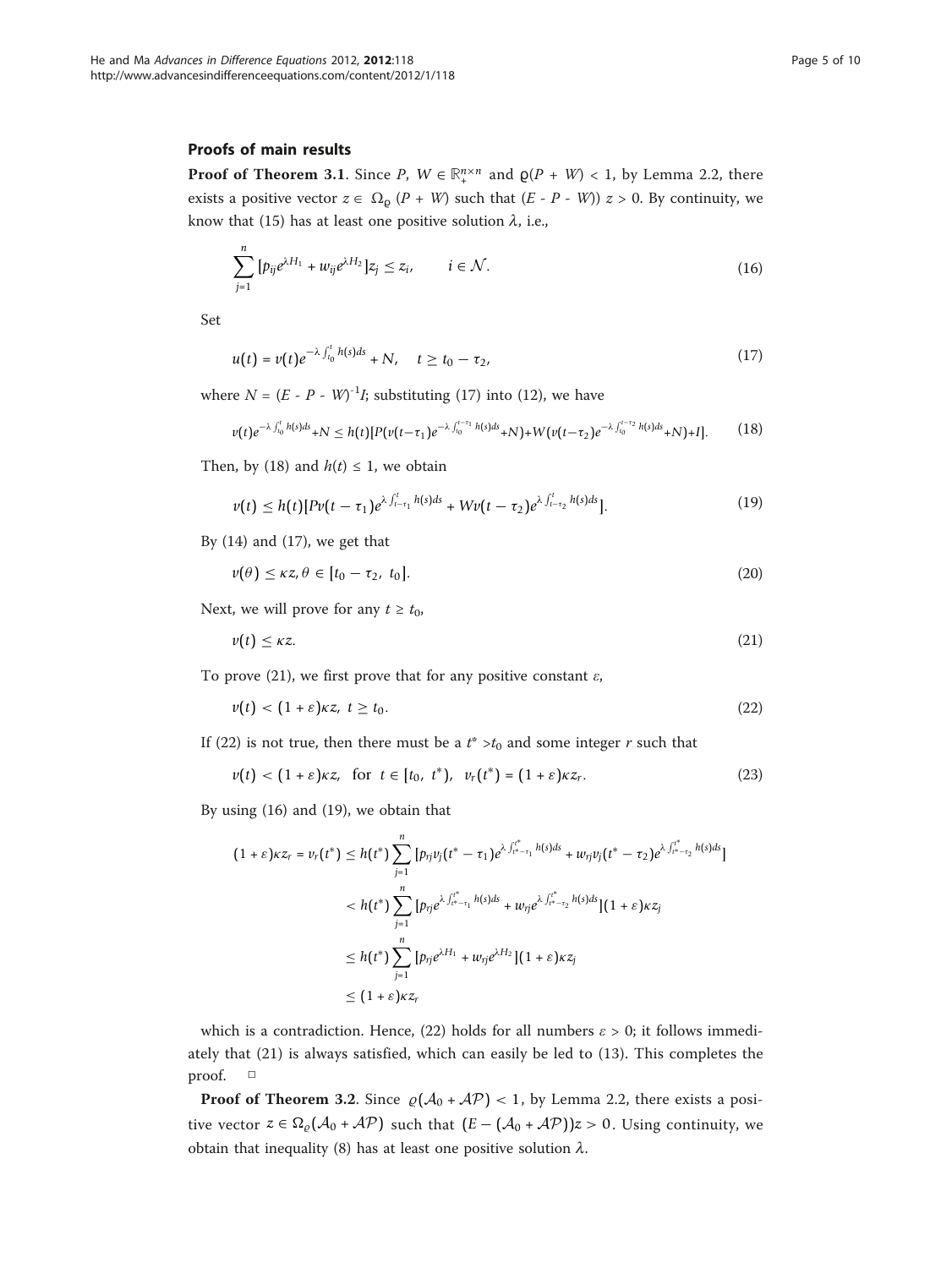From (5) and Condition (6), we can claim that for any  $v \in \mathbb{R}^{2n}$ ,

$$
\xi(v) \le \mathcal{P}v + \Lambda,\tag{24}
$$

and

$$
\omega_k(\nu) \leq \mathcal{R}_k \nu(t_k^-), k = 1, 2, \dots,
$$
\n(25)

where  $\Lambda = (\mu^T, \mu^T)^T$ .

So by using (3) and (4) and taking into account (24) and (25), we get

$$
v(t) \leq h(t)[\mathcal{A}_0 v(t-\tau_1) + \mathcal{A} \mathcal{P} v(t-\tau_2) + \mathcal{A} \Lambda], \tag{26}
$$

and

$$
\nu(t_k) \leq \mathcal{R}_k \nu(t_k^-), k = 1, 2, \dots,
$$
\n<sup>(27)</sup>

respectively.

Noting  $\rho(A_0 + AP) < 1$  and  $A_0$ ,  $AP \in \mathbb{R}_+^{n \times n}$ , then, by Lemma 2.1, we can get  $(E - A_0 - \mathcal{A}P)^{-1} \ge 0$  and  $\hat{N} \triangleq (E - A_0 - \mathcal{A}P)^{-1} \mathcal{A}\Lambda \ge 0$ .

For the initial conditions:  $x(t_0 + \theta) = \varphi(\theta), \theta \in [-\tau_2, 0]$ , where  $\varphi \in PC$ , we have

$$
v(t) \le \kappa_0 z e^{-\lambda \int_{t_0}^t h(s) ds} \le \kappa_0 z e^{-\lambda \int_{t_0}^t h(s) ds} + \hat{N}, \quad t \in [t_0 - \tau_2, \ t_0], \tag{28}
$$

where

$$
\kappa_0 = \frac{||\phi||}{\min_{1 \leq i \leq 2n} \{z_i\}}, \quad z \in \Omega_{\varrho}(\mathcal{A}_0 + \mathcal{AP}).
$$

Then, all the conditions of Theorem 3.1 are satisfied by (26), (28), and Condition  $(A_3)$ , we derive that

$$
\nu(t) \le \kappa_0 z e^{-\lambda \int_{t_0}^t h(s) ds} + \hat{N}, \quad t \in [t_0, t_1). \tag{29}
$$

Suppose for all  $\iota = 1,..., k$ , the inequalities

$$
\nu(t) \leq \gamma_0 \cdots \gamma_{t-1} \kappa_0 z e^{-\lambda \int_{t_0}^t h(s) ds} + \sigma_0 \cdots \sigma_{t-1} \hat{N}, \quad t \in [t_{t-1}, t_t), \tag{30}
$$

hold, where  $\gamma_0 = \sigma_0 = 1$ . Then, from (9), (11), (30), and (A<sub>2</sub>), the impulsive part of (2) satisfies that

$$
\nu(t_k) \leq \mathcal{R}_k \nu(t_k^-) \n\leq \mathcal{R}_k [\gamma_0 \cdots \gamma_{k-1} \kappa_0 z e^{-\lambda \int_{t_0}^{t_k} h(s) ds} + \sigma_0 \cdots \sigma_{k-1} \hat{N}] \n\leq \gamma_0 \cdots \gamma_{k-1} \gamma_k \kappa_0 z e^{-\lambda \int_{t_0}^{t_k} h(s) ds} + \sigma_0 \cdots \sigma_{k-1} \sigma_k \hat{N}.
$$
\n(31)

This, together with (30) and  $\gamma_k \sigma_k \geq 1$ , leads to

$$
v(t) \leq \gamma_0 \cdots \gamma_{k-1} \gamma_k \kappa_0 z e^{-\lambda \int_{t_0}^t h(s) ds} + \sigma_0 \cdots \sigma_{k-1} \sigma_k \hat{N}, \quad t \in [t_k - \tau_2, t_k]. \tag{32}
$$

On the other hand,

$$
v(t) \leq h(t)[\mathcal{A}_0 v(t-\tau_1) + \mathcal{A} \mathcal{P} v(t-\tau_2) + \sigma_0, \cdots \sigma_k \mathcal{A} \Lambda], t \neq t_k.
$$
 (33)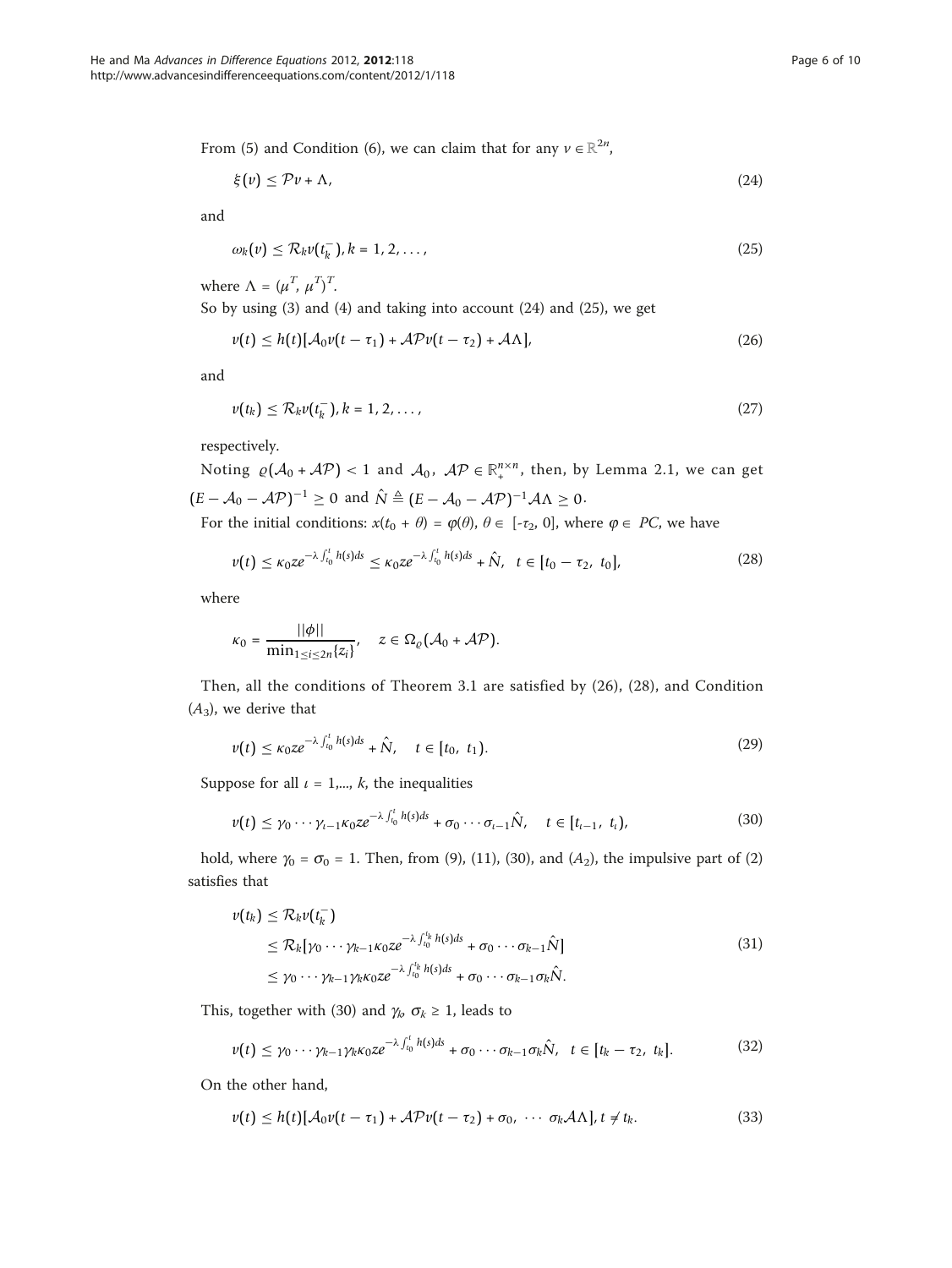It follows from (32)-(33) and Theorem 3.1 that

$$
\nu(t) \leq \gamma_0 \cdots \gamma_{k-1} \gamma_k \kappa_0 z e^{-\lambda \int_{t_0}^t h(s) ds} + \sigma_0 \cdots \sigma_{k-1} \sigma_k \hat{N}, \quad t \in [t_k, t_{k+1}). \tag{34}
$$

By the mathematical induction, we can conclude that

$$
v(t) \leq \gamma_0 \cdots \gamma_{k-1} \kappa_0 z e^{-\lambda \int_{t_0}^t h(s) ds} + \sigma_0 \cdots \sigma_{k-1} \hat{N}, \quad t \in [t_{k-1}, t_k), k = 1, 2, \ldots
$$
 (35)

From (7) and (10),

$$
\gamma_k \leq e^{\gamma \int_{t_{k-1}}^{t_k} h(s) ds}, \quad \sigma_0 \cdots \sigma_{k-1} \leq e^{\sigma},
$$

we can use (35) to conclude that

$$
\nu(t) \leq e^{\gamma \int_{t_0}^{t_1} h(s) ds} \cdots e^{\gamma \int_{t_{k-2}}^{t_{k-1}} h(s) ds} \kappa_0 z e^{-\lambda \int_{t_0}^t h(s) ds} + \sigma_0 \cdots \sigma_{k-1} \hat{N}
$$
  
\n
$$
\leq \kappa_0 z e^{\gamma \int_{t_0}^t h(s) ds} e^{-\lambda \int_{t_0}^t h(s) ds} + e^{\sigma \hat{N}}
$$
  
\n
$$
= \kappa_0 z e^{-(\lambda - \gamma) \int_{t_0}^t h(s) ds} + e^{\sigma \hat{N}}, \ t \in [t_{k-1}, t_k), \ k = 1, 2, \ \dots.
$$

This implies that the conclusion of the theorem holds and the proof is complete. □ **Proof of Theorem 3.3.** Similarly, the inequality (8) holds by  $(A_3)$ . For the initial conditions:  $x(t_0 + s) = \varphi(s), s \in [-\tau_2, 0]$ , where  $\varphi \in S$ , we have

$$
v(t) \le (E - \mathcal{A}_0 - \mathcal{A}\mathcal{P})^{-1} \mathcal{A}\Lambda, \quad t \in [t_0 - \tau_2, t_0]. \tag{36}
$$

By (36) and Theorem 3.1 with  $\kappa = 0$ , we have

$$
v(t) \le (E - \mathcal{A}_0 - \mathcal{A}\mathcal{P})^{-1} \mathcal{A}\Lambda, \quad t \in [t_0, t_1). \tag{37}
$$

Then, from (27) and  $R_k \leq E$ ,

$$
\nu(t_1) \leq \mathcal{R}_1 \nu(t_1^-) \leq E \nu(t_1^-) \leq (E - \mathcal{A}_0 - \mathcal{A} \mathcal{P})^{-1} \mathcal{A} \Lambda. \tag{38}
$$

Thus,

$$
v(t) \le (E - \mathcal{A}_0 - \mathcal{A}\mathcal{P})^{-1} \mathcal{A}\Lambda, \ t \in [t_1 - \tau_2, \ t_1]. \tag{39}
$$

Using Theorem 3.1 again, we obtain

$$
v(t) \le (E - \mathcal{A}_0 - \mathcal{A}\mathcal{P})^{-1} \mathcal{A}\Lambda, t \in [t_1, t_2). \tag{40}
$$

By introduction, we have

$$
v(t) \le (E - A_0 - A\mathcal{P})^{-1} A\Lambda, t \in [t_{k-1}, t_k), k = 1, 2, .... \tag{41}
$$

Therefore,  $S = \{\phi \in PC \mid -\mathcal{N}_2 \le \phi \le \mathcal{N}_1\}$  is a positive invariant set. Since  $\mathcal{R}_k \le E$ , a direct calculation shows that  $\gamma_k = \sigma_k = 1$  and  $\sigma = 0$  in Theorem 3.2. It follows from Theorem 3.2 that the set  $S$  is also a global attracting set of (2). The proof is complete. □

## Illustrative example

The following illustrative example will demonstrate the effectiveness of our results.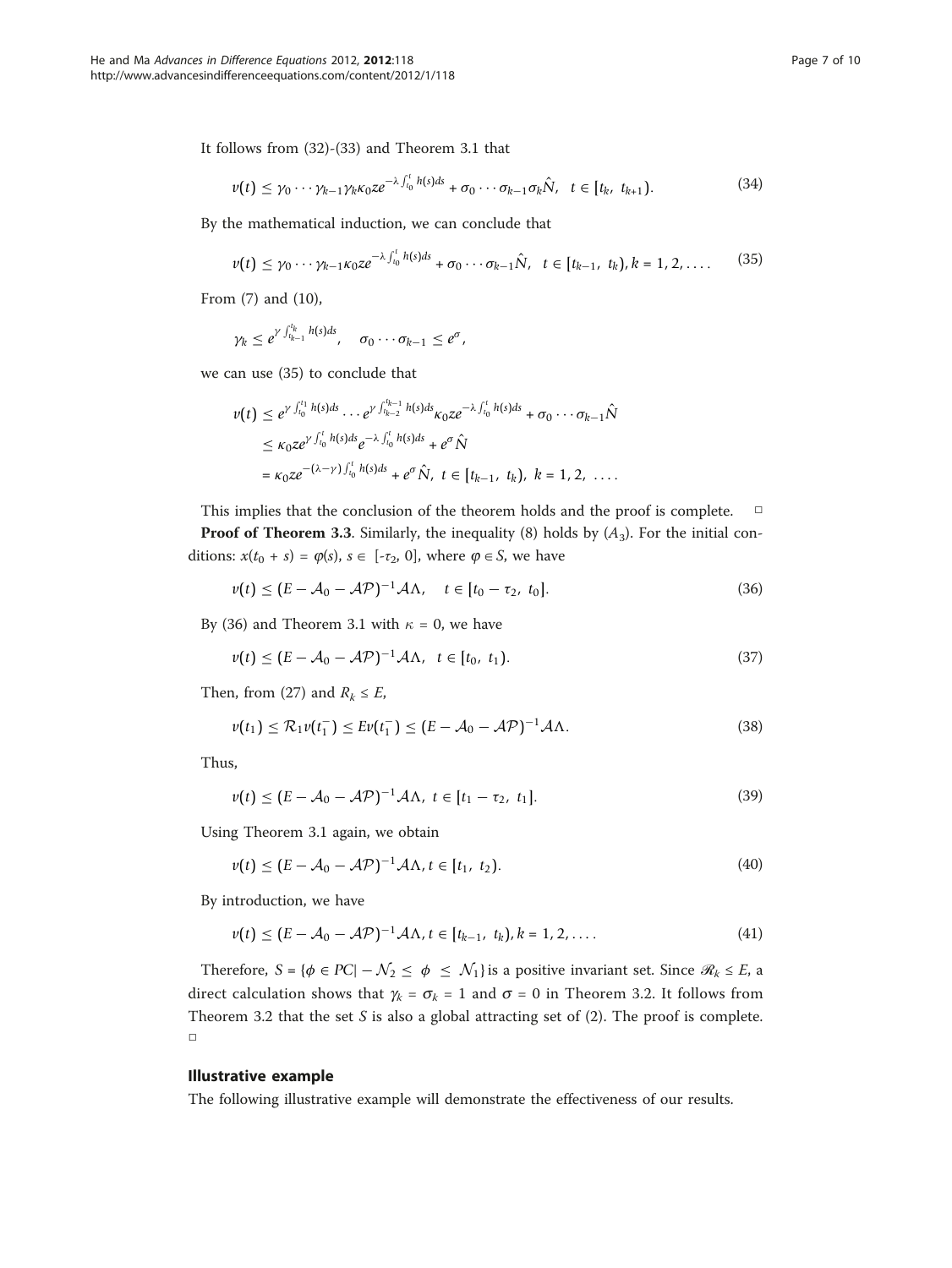Example 4.1 Consider the following impulsive delay difference equation:

$$
\begin{cases}\n x_1(t) = (1 + \cos^2 t) \left[ \frac{1}{4} x_1(t-1) + \frac{1}{3} x_2(t-2) + 2 \right] \\
x_2(t) = (1 + \cos^2 t) \left[ -\frac{1}{4} x_2(t-1) + \frac{1}{5} x_1(t-2) + 2 \right] \\
t \neq t_k,\n\end{cases} \tag{42}
$$

with

$$
\begin{cases} x_1(t_k) = \alpha_{1k} x_1(t_k^-) - \beta_{1k} x_2(t_k^-) \\ x_2(t_k) = \beta_{2k} x_1(t_k^-) + \alpha_{2k} x_2(t_k^-) \end{cases}
$$

where  $\alpha_{ik}$  and  $\beta_{ik}$  are non-negative constants, and the impulsive sequence  $t_k(k = 1,$ 2,...) satisfy:  $t_1 < t_2 < \cdots$ ,  $\lim_{k \to \infty} t_k = \infty$ .

The parameters of  $(A_1)$ - $(A_3)$  are as follows:

$$
A_0 = \begin{pmatrix} \frac{1}{4}0 \\ 0 - \frac{1}{4} \end{pmatrix}, A = \begin{pmatrix} 0\frac{1}{3} \\ \frac{1}{5}0 \end{pmatrix}, \ \bar{P} = \begin{pmatrix} 10 \\ 01 \end{pmatrix}, \ \mu = \begin{pmatrix} 2 \\ 2 \end{pmatrix}, R_k = \begin{pmatrix} \alpha_{1k} \beta_{1k} \\ \beta_{2k} \alpha_{2k} \end{pmatrix},
$$

$$
A_0 = \begin{pmatrix} \frac{1}{4}000 \\ 000\frac{1}{4} \\ 00\frac{1}{4}0 \\ 0\frac{1}{4}00 \end{pmatrix}, A = \begin{pmatrix} 0\frac{1}{3}00 \\ \frac{1}{5}000 \\ 000\frac{1}{3} \\ 0\frac{1}{5}0 \end{pmatrix}, \ \mathcal{R}_k = \begin{pmatrix} \alpha_{1k} \beta_{1k} & 0 & 0 \\ \beta_{2k} \alpha_{2k} & 0 & 0 \\ 0 & 0 & \alpha_{1k} \beta_{1k} \\ 0 & 0 & \beta_{2k} \alpha_{2k} \end{pmatrix},
$$

and  $P = diag\{ 1, 1, 1, 1 \}.$ 

It is easy to prove that  $\rho(A_0 + AP) = 0.5082 < 1$  and

$$
\Omega_{\varrho}(\mathcal{A}_0 + \mathcal{A}\mathcal{P}) = \left\{ (z_1, z_2, z_3, z_4)^T > 0 \middle| \begin{array}{l} \frac{3}{4}z_1 - \frac{1}{3}z_2 > 0 \\ -\frac{1}{5}z_1 + z_2 - \frac{1}{4}z_4 > 0 \\ \frac{3}{4}z_3 - \frac{1}{3}z_4 > 0 \\ -\frac{1}{4}z_2 - \frac{1}{5}z_3 + z_4 > 0 \end{array} \right\}.
$$

Let  $z = (1, 1, 1, 1)^T \in \Omega$ <sub>e</sub>( $\mathcal{A}_0 + \mathcal{A}P$ ) and  $\lambda = 0.05$  which satisfies the inequality

 $(\mathcal{A}_0 e^{\lambda H_1} + \mathcal{A} \mathcal{P}^{\lambda H_2} - E)z \leq 0$ 

where,  $1 \leq H_1$  =  $\int_0^t$  $\int_{t-1}^{t} (1 + \cos^2 t) ds \le 2$ ,  $2 \le H_2 = \int_{t-1}^{t}$  $\int_{t-2}^{t} (1 + \cos^2 t) ds \leq 4.$ Let  $\gamma_k = 3 \max\{\alpha_{1k} + \beta_{1k}, \alpha_{2k} + \beta_{2k}\}\$ , then  $\gamma_k$  satisfy  $\gamma_k z \ge R_k z$ ,  $k = 1, 2, \ldots$ **Case 4.1.** Let  $\alpha_{1k} = \alpha_{2k} = \frac{1}{9}e^{\frac{1}{25^k}}, \quad \beta_{1k} = \beta_{2k} = \frac{2}{9}e^{\frac{1}{25^k}}$  and  $t_k - t_{k-1} = 2k$ , then  $\gamma_k = e^{\frac{1}{25^k}} \geq 1$  and

$$
\frac{\ln \gamma_k}{\int_{t_{k-1}}^{t_k} h(s) ds} = \frac{\ln \gamma_k}{\int_{t_{k-1}}^{t_k} (1 + \cos^2 t) ds} \le \frac{\ln e^{\frac{1}{25^k}}}{2k} = \frac{1}{25^k \times 2k} \le 0.02 = \gamma < \lambda.
$$

By simple computation, we know that  $\frac{1}{25^k} \geq 1$ <sup>,</sup>  $\mathcal{R}_k(E-\mathcal{A}_0-\mathcal{A}\mathcal{P})^{-1}\mathcal{A}\Lambda = e^{\tfrac{1}{25^k}}(0.3361, 0.3810, 0.3361, 0.3810)^T$ ,  $\mathcal{R}_k(E-\mathcal{A}_0-\mathcal{A}\mathcal{P})^{-1}\mathcal{A}\Lambda = e^{\tfrac{1}{25^k}}(0.3361, 0.3810, 0.3361, 0.3810)^T$  $\sigma_k (E - A_0 - \mathcal{A} \mathcal{P})^{-1} \mathcal{A} \Lambda = e^{\frac{1}{25^k}} (1.2773, 0.8739, 1.2773, 0.8739)^T$ Clearly, all conditions of Theorem 3.2 are satisfied. So *S* = {φ ∈ *PC*| − (1.2773*e* 1 24 , 0.8739*e* 1  $(24)^T \leq \phi \leq (1.2773e)$ 1 24 , 0.8739*e*  $\frac{1}{24}$ <sub>*J*</sub><sup>*T*</sup> is a global attracting set of (42).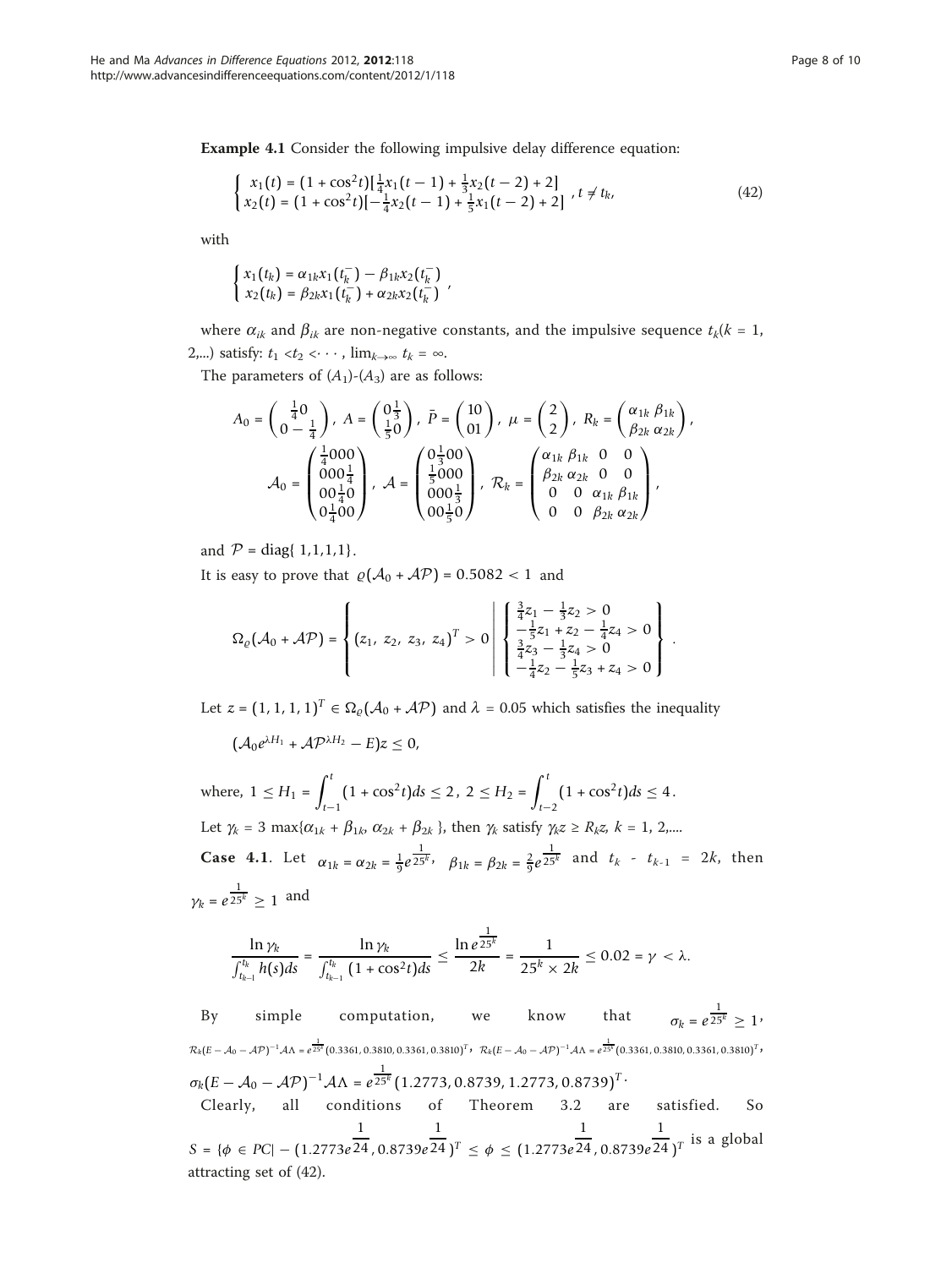<span id="page-8-0"></span>**Case 4.2.** Let  $\alpha_{1k} = \alpha_{2k} = \frac{1}{9}e^{\frac{1}{2^k}}$  and  $\beta_{1k} = \beta_{2k} = 0$ , then  $R_k = \frac{1}{9}e^{\frac{1}{2^k}}E \leq E$ . Therefore, by Theorem 3.3,  $S = {\varphi \in PC}$  -  $(1.2773, 0.8739)^T \le \varphi \le (1.2773, 0.8739)^T$  is a positive invariant set and also a global attracting set of (42).

**Case 4.3.** If  $\mu = 0$  and let  $\alpha_{1k} = \alpha_{2k} = \frac{1}{3}e^{0.04k}$  and  $\beta_{1k} = \beta_{2k} = \frac{2}{3}e^{0.04k}$ , then  $\gamma_k = e^{0.04k} \ge 1$ and

$$
\frac{\ln \gamma_k}{\int_{t_{k-1}}^{t_k} h(s) ds} = \frac{\ln \gamma_k}{\int_{t_{k-1}}^{t_k} (1 + \cos^2 t) ds} \le \frac{\ln e^{0.04k}}{2k} = 0.02 = \gamma < \lambda.
$$

Clearly, all conditions of Corollary 3.1 are satisfied. Therefore, by Corollary 3.1, the zero solution of (42) is globally exponentially stable.

### Acknowledgements

The authors would like to thank several anonymous reviewers for their constructive suggestions and helpful comments. The study was supported by the National Natural Science Foundation of China under Grants 10971147 and 11101367.

#### Author details

<sup>1</sup>Department of Mathematics, Zhejiang International Studies University, Hangzhou, 310012, P. R. China <sup>2</sup>Department of Applied Mathematics, Zhejiang University of Technology, Hangzhou, 310023, P. R. China

#### Authors' contributions

DH provided the main idea of this article and carried out the main proof of the theorems. QM carried out the proof of Theorem 3.1. All authors read and approve the final manuscript.

#### Competing interests

The authors declare that they have no competing interests.

### Received: 4 February 2012 Accepted: 23 July 2012 Published: 23 July 2012

#### References

- 1. Deng, JQ: A note on oscillation of second-order nonlinear difference equation with continuous variable. J Math Anal Appl. 280, 188–194 (2003). doi:10.1016/S0022-247X(03)00068-4
- 2. Deng, JQ: Existence for continuous nonoscillatory solutions of second-order nonlinear difference equations with continuous variable. Math Comput Model. 46, 670–679 (2007). doi:10.1016/j.mcm.2006.11.028
- 3. Deng, JQ, Xu, ZJ: Bounded continuous nonoscillatory solutions of second-order nonlinear difference equations with continuous variable. J Math Anal Appl. 333, 1203–1215 (2007). doi:10.1016/j.jmaa.2006.12.038
- 4. Ladas, G: Recent developments in the oscillation of delay difference equations. Differential Equations. Lect Notes Prue Appl Math. 127, 321–332 (1991)
- 5. Philos, CHG, Purnaras, IK: An asymptotic result for some delay difference equations with continuous variable. Adv Diff Equ. 1, 1–10 (2004)
- 6. Philos, CHG, Purnaras, IK: On non-autonomous linear difference equations with continuous variable. J Diff Equ Appl. 12, 651–668 (2006). doi:10.1080/10236190600652360
- Philos, CHG, Purnaras, IK: On the behavior of the solutions to autonomous linear difference equations with continuous variable. Arch Math (BRNO). 43, 133–155 (2007)
- 8. Peng, MS: Oscillation theorems of second-order nonlinear neutral delay difference equations with impulses. Comput Math Appl. 44, 741–748 (2002). doi:10.1016/S0898-1221(02)00187-6
- 9. Peng, MS: Oscillation criteria for second-order impulsive delay difference equations. Appl Math Comput. 146, 227–235 (2003). doi:10.1016/S0096-3003(02)00539-8
- 10. Zhang, QQ: On a linear delay difference equation with impulses. Ann Diff Equ. 18, 197–204 (2002)
- 11. Zhang, H, Chen, LS: Oscillation criteria for a class of second-order impulsive delay difference equations. Adv Complex Syst. 9, 69–76 (2006). doi:10.1142/S0219525906000677
- 12. Zhang, Y, Sun, JT, Feng, G: Impulsive control of discrete systems with time delay. IEEE Trans Autom Control. 54, 830–834 (2009)
- 13. Zhu, W, Xu, DY, Yang, ZC: Global exponential stability of impulsive delay difference equation. Appl Math Comput. 181, 65–72 (2006). doi:10.1016/j.amc.2006.01.015
- 14. Ma, ZX, Xu, LG: Asymptotic behavior of impulsive infinite delay difference equations with continuous variables. Adv Diff Equ. 1, 1–13 (2009)
- 15. Zhu, W: Invariant and attracting sets of impulsive delay difference equations with continuous variables. Comput Math Appl. 55, 2732–2739 (2008). doi:10.1016/j.camwa.2007.10.020
- 16. Chu, TG, Zhang, ZD, Wang, ZL: A decomposition approach to analysis of competitive-cooperative neural networks with delay. Phys Lett A. 312, 339–347 (2003). doi:10.1016/S0375-9601(03)00692-3